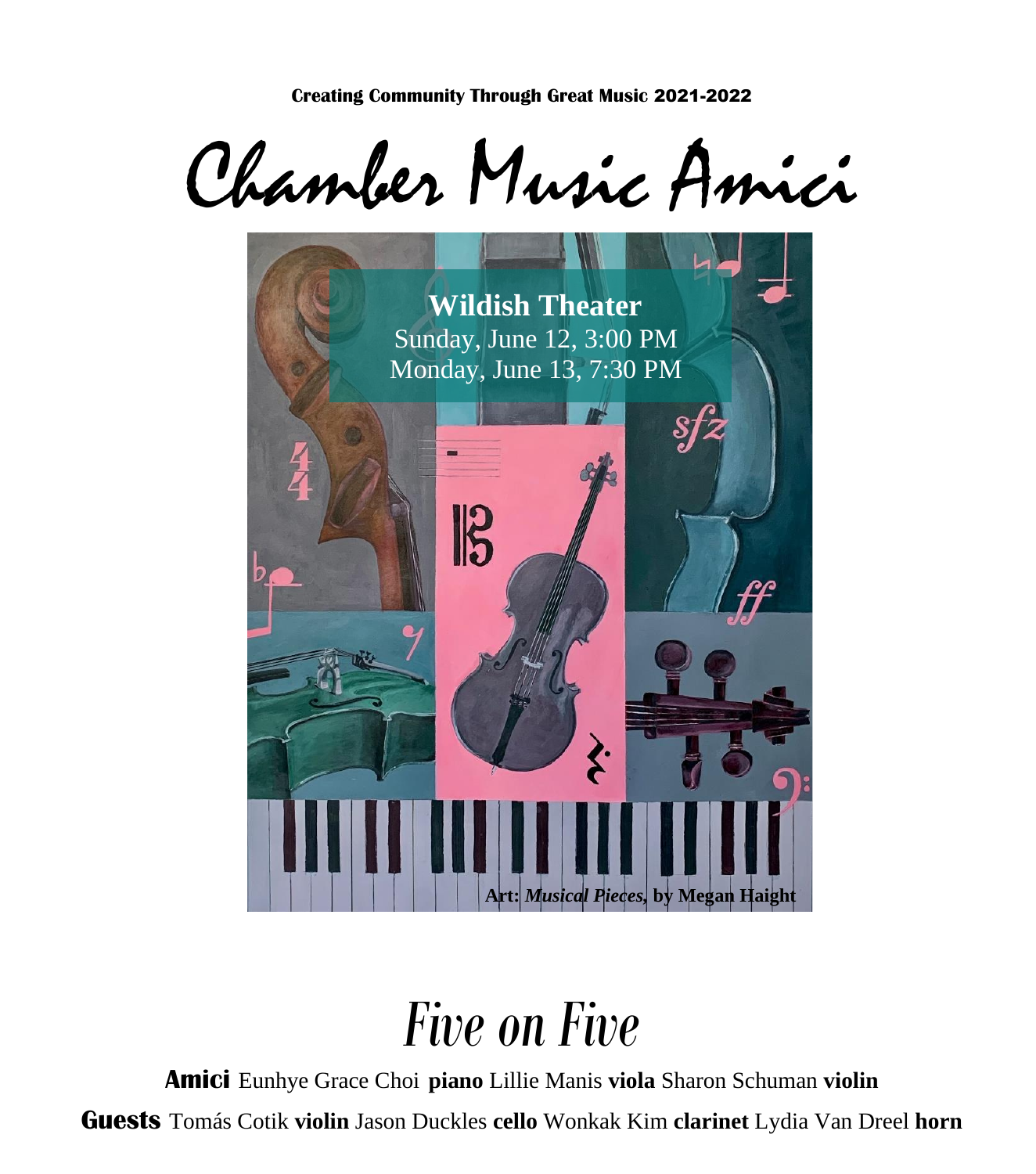#### **Season Sponsor**



#### **Guest Musician Sponsors**

Hannah & Jim Dean, *Wonkak Kim* Marion Sweeney, *Tomás Cotik & Lydia Van Dreel* Peter and Josephine von Hippel, *Jason Duckles*

#### **Additional Support from the Oregon Arts Commission**

Chamber Music Amici receives support from the Oregon Arts Commission, a state agency funded by the State of Oregon and the National Endowment for the Arts.

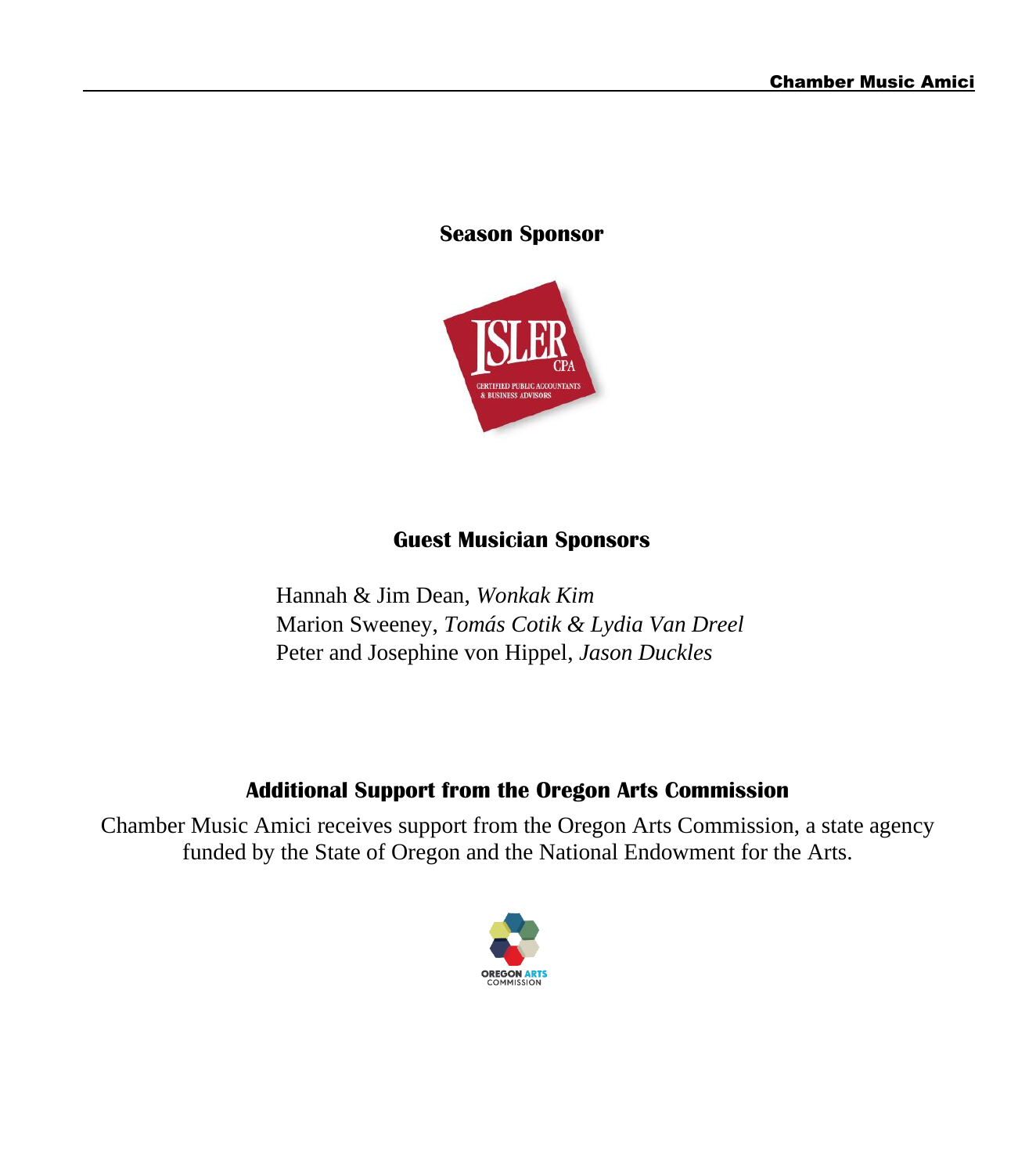# Welcome!

Welcome to our season finale! Tonight's program includes two piano quintets that are undoubtedly master works. Vaughan Williams, a highly regarded 20th century British composer, wrote his seldom performed piano quintet with unusual instrumentation during his early years. The full-scale Romantic grandeur in this piece is well-balanced with plenty of playful and charming characters. On the contrary, Franck's Piano Quintet is his most famous and mature work that was written in his later period. The quintet, while maintaining the standard "piano quintet" arrangement (piano with string quartet), is almost orchestral in its scale and characterized by relentless drive and explosive passion. This wonderful program is complemented by our four exceptional and diverse guest artists. Thank you for allowing us to have a wonderful season, and I look forward to seeing you at our summer concert series in July!

Eunhye Grace Choi, Artistic Director



**Artistic Director** Eunhye Grace Choi **Executive Director** Loi Heldt **Donor Relations** Bruce Heldt

#### **Board of Directors**

Don Hirst, President Jessica Lambert, Vice President Tory Heldt, Secretary Eunhye Grace Choi Nonna Haydock **Founding Amici Musicians** Kelly Lantz Pilar Bradshaw Lillie Manis Amy Goeser Kolb Steven Pologe Steven Pologe Sharon Schuman Victor Steinhardt

Laurel Ross Sharon Schuman, Founding Artistic Director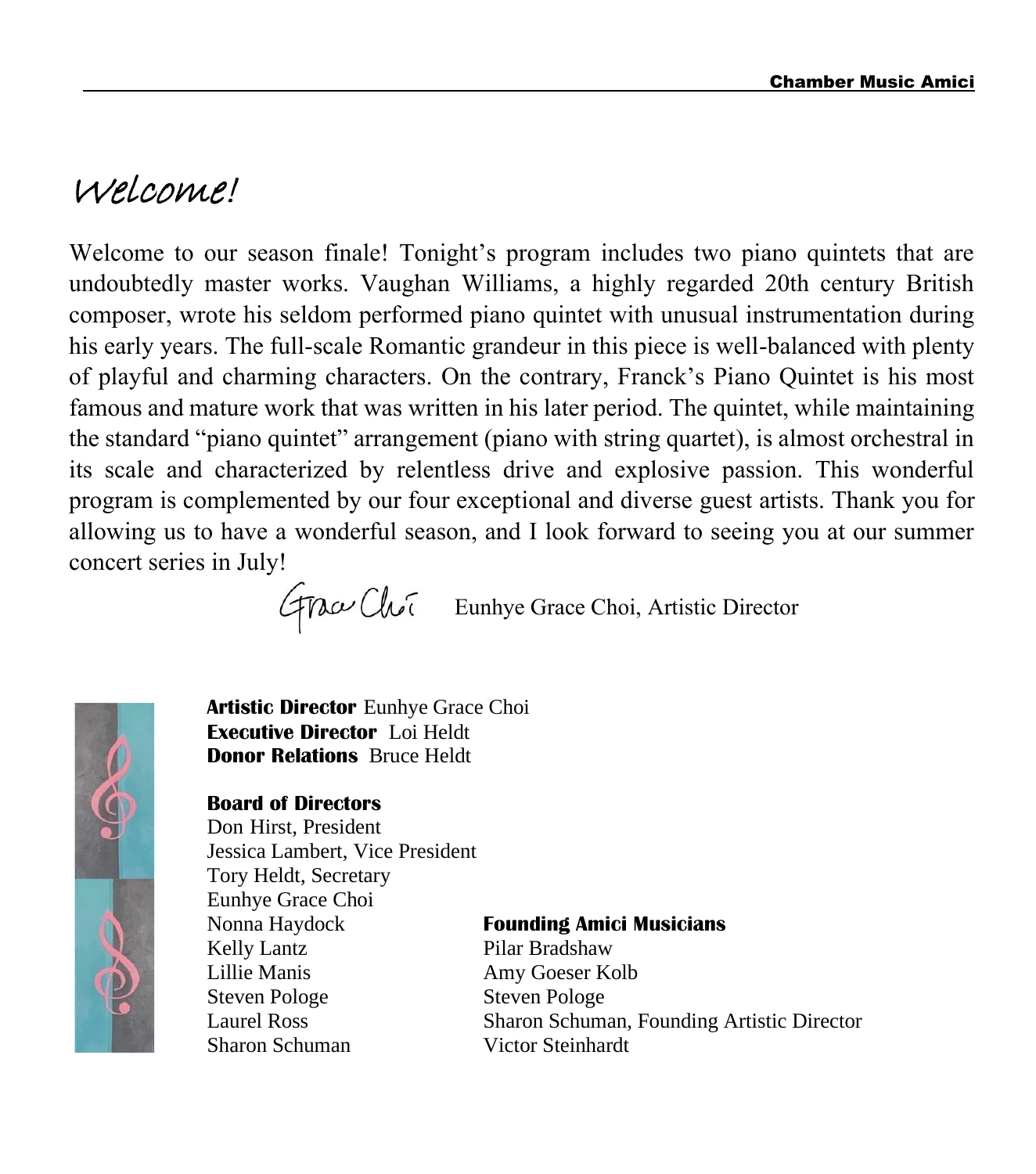### **Program**

#### I. *Allegro moderato*

- II. *Intermezzo: Allegretto*
- III. *Andantino*
- IV. *Finale: Allegro molto*

Eunhye Grace Choi, piano; Tomás Cotik, violin; Jason Duckles, cello; Lydia Van Dreel, horn; Wonkak Kim, clarinet

#### **Piano Quintet in F Minor** César Franck

- I. *Molto moderato quasi lento – Allegro*
- II. *Lento, con molto sentimento*
- III. *Allegro non troppo, ma con fuoco*

Eunhye Grace Choi, piano; Tomás Cotik, violin; Jason Duckles, cello; Lillie Manis, viola; Sharon Schuman, violin

#### **This Season is dedicated to**

\_\_\_\_\_\_\_\_\_\_\_\_\_\_\_\_\_\_\_\_\_\_\_\_\_\_\_\_\_\_\_\_\_\_\_\_

Victor Steinhardt 1942 – 2021 friend, colleague, fellow musician, and brother

An excerpt from *In the Key of Strawberry, by* Arnold Steinhardt

A couple of days before Victor passed away, something unexpected crossed my mind. "Victor, you're going to die, and then I'm going to die. But if there turns out to be some kind of life



Now, with Victor gone I sometimes think back on that conversation and realize I had missed a golden opportunity to steal one of his lines. "You're on, Victor, but let's not rehearse. Let's hearse, and if it doesn't go well then, we can re-hearse."



**Ouintet in D Major** Ralph Vaughan Williams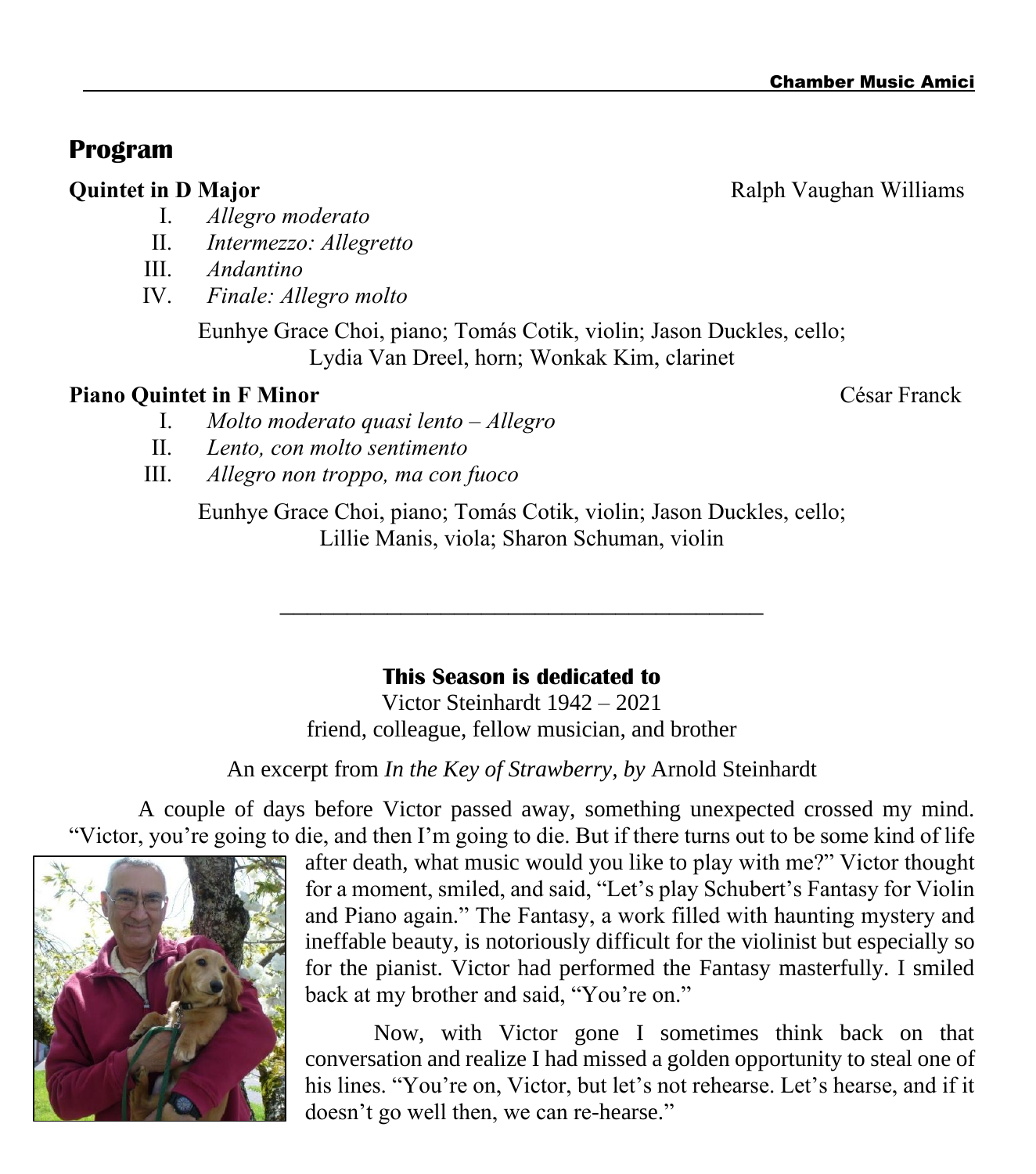### **Program Notes**

**Ralph Vaughan Williams** was born October 12, 1872, in Gloucestershire, England to a wellconnected family. He took up the piano, organ, violin, and viola while still a child, initially studying with his aunt. He considered pursuing an orchestral career but was talked out of it by family members. Studies at the Royal College of Music, Trinity College, and Cambridge soon followed, which allowed him to be in the studios of Charles Wood, Hubert Parry, and Charles Villiers Stanford. Despite having received some of the best instruction money could buy, he was frustrated with his own progress. As a result, he traveled for further compositional studies with Max Bruch (1897) and Maurice Ravel (1908).

His *Quintet in D Major for Clarinet, Horn, Violin, Cello & Piano* was written around his time in Berlin with Bruch. It was completed in 1898 and remained unpublished for many years thereafter. The premiere took place 5 June 1901 at the Queen's Hall in London with noted clarinetist George A. Clinton performing. The opening Allegro moderato is gushing with romantic gestures. All instruments get a turn with melodic material in the opening few bars but the piano seems to emerge as the dominant figure. He vacillates between the opening, melancholic mood and more defiant Poco più mosso section several times. A horn call announces a playful turn in A Major. The cello then introduces a sophisticated, dance-like melody in the same key. When it returns (this time in G Major), the horn call is given to the piano who is shortly off to the races. A surprise turn in C minor, then E Major, and finally G minor sees the horn taking up the movement's opening melody with a flourish of accompanying figures in the piano. The dance-like section reappears out of the mist, a nostalgic turn of staggered-entrance "horn calls" comes next, and then a charming D Major tag wraps it up. The Intermezzo: Allegretto movement begins in G minor and presents itself as a lumbered dance in ¾ time. While the opening sections may be trying to function as a waltz and scherzo, it reminds me of noticeably older dances—as if they were plucked by RVW from Renaissance obscurity. A change of mode to G Major brings a ray of sunshine. The opening material returns—first by the piano alone and then joined by the violin. A jovial interaction led by the clarinet and horn unwinds rather quickly into a downtrodden state. The composer picks things up again and a few moments later the ensemble falls downhill into a mini cadenza for the violin. All that remains is a short return of the opening material. The third movement (Andantino) begins in E-flat Major with a noble melody in the horn—an intentional homage to the *Fourth Symphony* of Johannes Brahms—that is shortly picked up by the violin. RVW slips into B-flat minor again, picks up the tempo, and we listeners are transported to an exotic locale. I am glad that this piece was never used for a "drop the needle" test in school because I couldn't have guessed who wrote this. Perhaps he was still searching for his own compositional voice. In any event, after some development the opening melody returns once more with more optimism. This go round presents the horn looping one measure of the now-familiar melody nearly 20 times while the ensemble glides around it. The last movement (Finale: Allegro molto) begins without pause from the previous and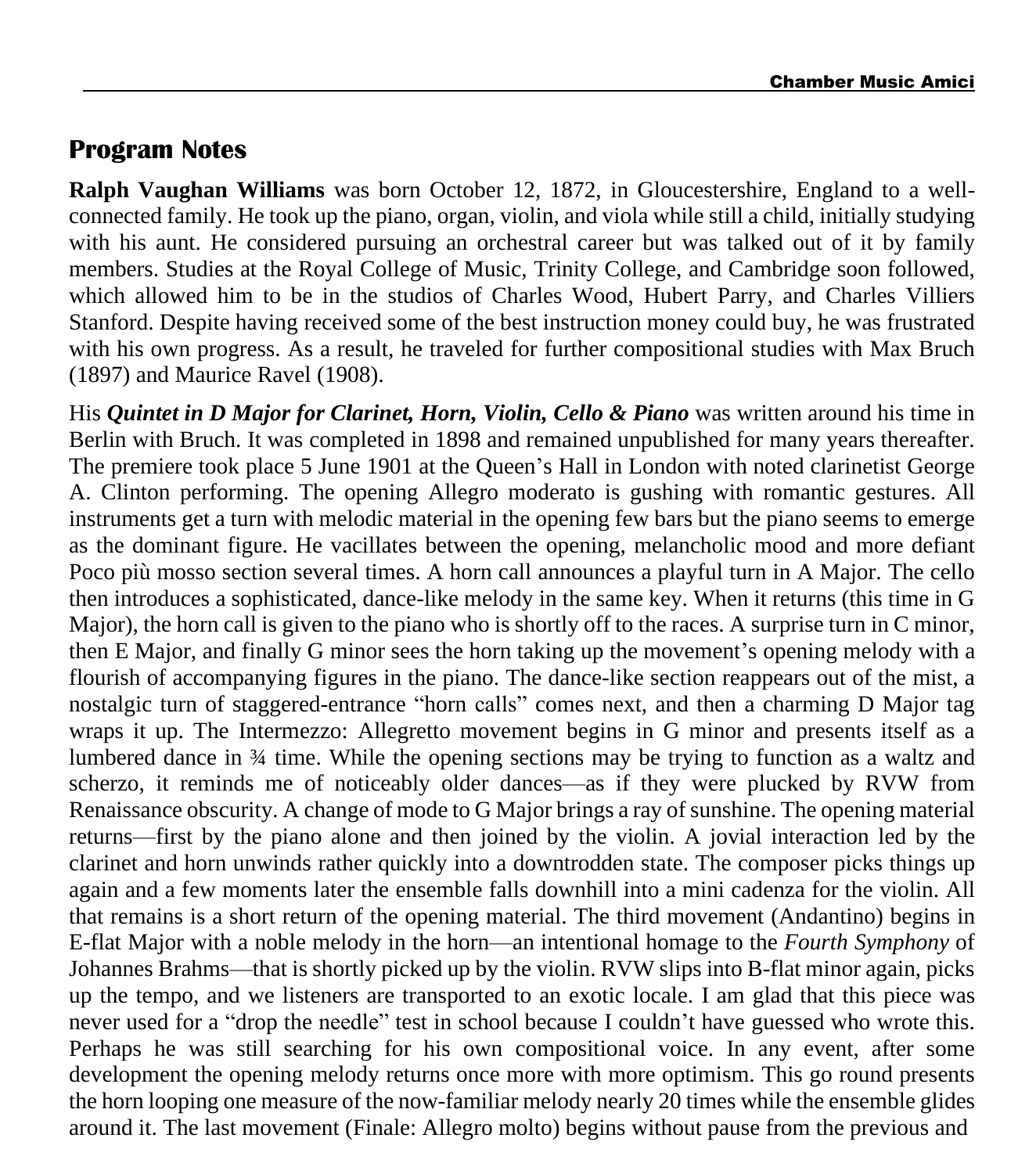shifts within the first 14 bars from E-flat Major to D Major. One can't help but feel like their off on a fox hunt with the leggiero sixteenth-note figures, pounding piano rebuttals, and lightning-fast sextuplets cascading between the violin, clarinet, and piano. Careless, syncopated melodies are traded before the chase is on again. A quasi-fugal section begins with the cello and the movement's opening motive as the subject. A climactic statement follows shortly before the secondary material returns in D Major. It's a rollercoaster of emotions from this point on—playfulness, nostalgia, tension, and triumph complete the work.

**César Franck**, despite being born in Liège, Belgium December 10, 1822, to a German mother and father, is considered one of France's most important composers. At seven, he was enrolled at the Liège Conservatory and studied piano, harmony, and solfège. By 1835 his exploitive father had him performing programs around the country that included some of his first compositions. The family moved to Paris where Franck studied piano, harmony, and counterpoint privately before enrolling at the Paris Conservatoire in 1837. There he studied piano, composition, counterpoint, and organ. It wasn't long (1843) before his father pulled him from classes so that he might "continue" his concert career. By 23, his virtuoso performing career had all but ended and he moved out of his parents' home. He taught privately and in the school system to support himself, became organist at Notre Dame de Lorette, and eventually married Félicité Saillot Desmousseaux. His composing was sporadic at best. True masterpieces were followed by long stretches of silence. He succeeded his old



professor François Benoist as professor of organ at the Paris Conservatoire in 1871—a step that required him to become a French citizen. His post there unofficially included composition, his pupils included Vincent d'Indy, Ernest Chausson, and Guillaume Lekeu, among many others.

The final 20 years of his life were bursting with creative triumphs, though most of his composing had to take place in the summers due to his teaching schedule. His *Piano Quintet in F minor* was completed in 1879 and premiered 17 Jan 1880 at the Société Nationale with the Marsick Quartet and Camille Saint-Saëns performing. Shortly after the dramatic opening bars (Molto moderato quasi lento – Allegro), the piano has a contrasting, contemplative response. This too is short lived as the strings interrupt with a pensive rebuttal. A compromise of sorts is reached with the 2nd violin playing a resigned version of the opening material. This begins a canon within the strings above accompanying piano writing. After the climax, the keyboard is left to usher in the Allegro section alone. There is something nefarious in this section's initial motives. The figures seem to lunge out at the audience from darkness. The mood shifts to tragic with the syncopated secondary material.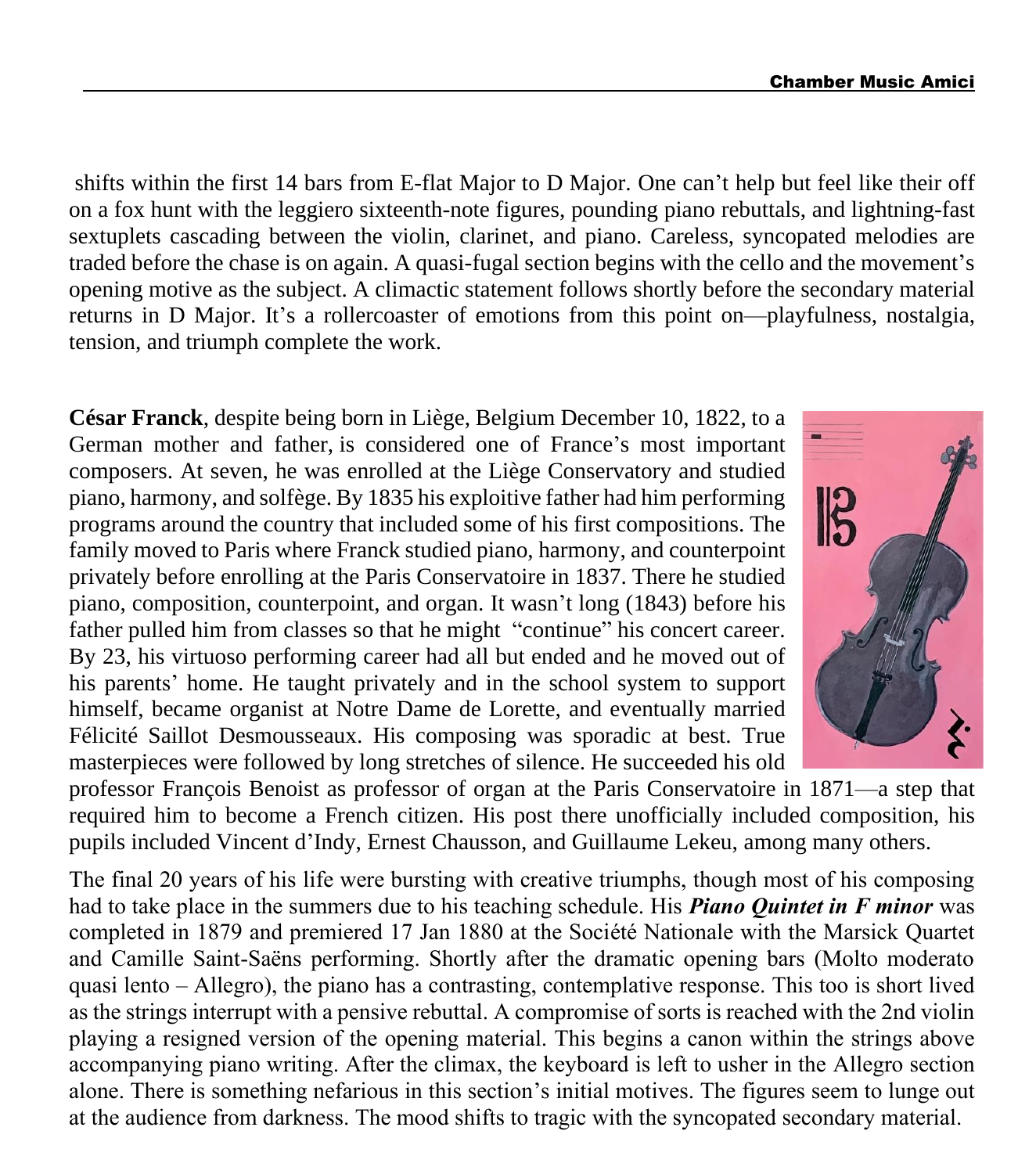An anguish-filled section follows, and from this sprouts melodic material that will populate the next two movements. For the remainder of this movement, we are treated to versions of the music already presented and a coda, which starts bombastic but eventually fades away with a whisper. The second movement (Lento con molto sentimento) begins in A minor with a melody in the first violin that seems derived from the opening movement of his *Sonata for Violin and Piano*. Chromatic, secondary material is introduced by piano alone before the strings enter with a third, dramatic idea. At the four-minute mark, an ethereal section in D-flat Major emerges. The right hand of the piano plays über nostalgic figures while the first violin reintroduces the opening melody of the movement. This section vacillates with intensity before material from the first movement appears, now transformed, in the piano. The opening mood of this movement is reestablished, a brief reminder of the D-flat Major section soon follows, and then Franck bookends the movement with a return to A minor. The final movement (Allegro non troppo ma con fuoco) begins frenetically with repeated, sixteenth-note chromatic figures in the second and then first violin alongside calland-response chords between the piano and remaining strings. Material derived from the opening movement is presented again before previous ideas are worked over by the composer in extremely clever ways and with energy near-constantly bubbling beneath the surface (usually by the piano). An energetic coda finishes the movement but is punctuated with a rather puzzling, matter-of-fact set of finishing chords. Maybe he had to get back to class?

—M. Brent Williams

#### **Amici**

Korean pianist **Eunhye Grace Choi** joined Chamber Music Amici as a Core Musician in 2019 and is now Artistic Director. She has performed extensively throughout the United States, France, Belgium, the UK, and South Korea, and has recorded for Naxos, Emeritus, and Origin Classical. Her performances have also been broadcast on NPR's Performance Today.

A versatile keyboardist, she was harpsichord soloist for J. S. Bach's Brandenburg Concerto cycle and collaborated with Nadja Salerno-Sonnenberg in Vivaldi's Four Seasons. She is frequently invited as a resident pianist at competitions and conventions, including the International Clarinet Association's ClarinetFest and the Meg Quigley Vivaldi Competition and Bassoon Symposium.

Grace served as Collaborative Piano Faculty for six years at Eastern Music Festival, where she was the principal keyboardist of the Festival Orchestra with conductor Gerard Schwarz. She has also served as music faculty and collaborative pianist at The University of Oregon (2017-2018) and Tennessee Tech University (2013-2017). Here in Oregon, in addition to Amici, Grace performs regularly with the Oregon Bach Festival and Eugene Symphony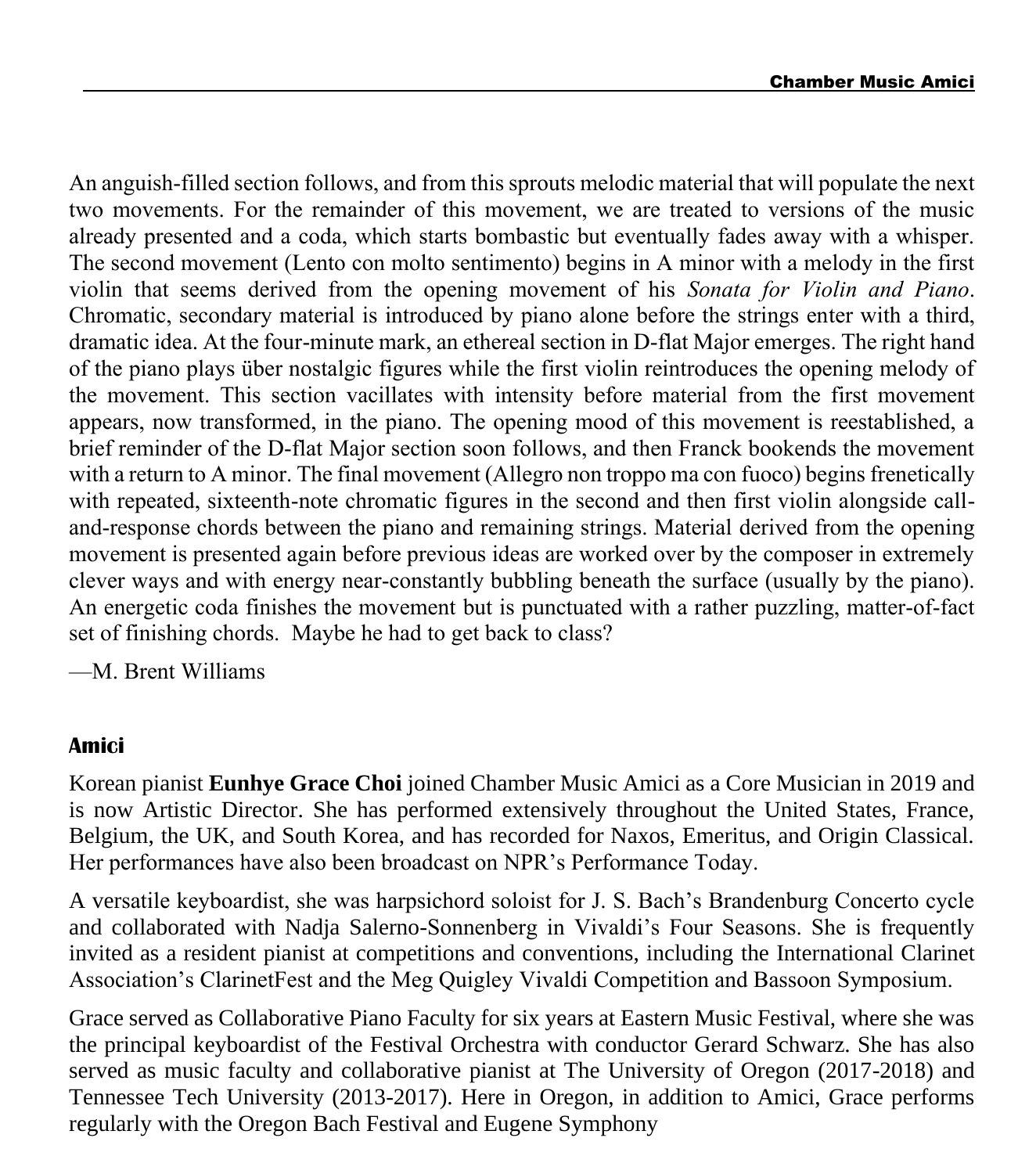**Lillie Manis** is widely recognized for her work as a Suzuki educator and is currently completing her doctorate at Teachers College, [Columbia](https://www.tc.columbia.edu/) [University,](https://www.tc.columbia.edu/) where her research focuses on studio teachers' holistic strategies for cultivating expressive performance in young violinists. From 2009-2020, she was a faculty member at the [University](https://music.uoregon.edu/) of Oregon [School](https://music.uoregon.edu/) of Music and Dance, where she mentored graduate violin and viola pedagogy students and served as the Assistant Director of the [Community](http://www.uocmi.org/) Music Institute. Lillie is currently on the faculty at the Willamette Violin Academy in Eugene.

In the first decade of her teaching career, both the members of her vibrant pre-college studio and her graduate student mentees have achieved noteworthy musical and professional success, including competition wins, full scholarships to major music schools and summer programs, and college teaching appointments. Active as a clinician, master class presenter, adjudicator, and conference presenter at both the regional and national levels, she enjoys performing chamber music alongside some of the Northwest's finest players, and recently joined the editorial committee of the [American](https://journals.sagepub.com/home/staa) String Teacher.



**Sharon Schuman** is co-founder of Chamber Music Amici and served as Artistic Director for the first six years. As a child, she studied violin with Carol Weston, a student of Leopold Auer. After a summer grant to the San Francisco Conservatory of Music, she won a full scholarship in music to Stanford University, where she performed on a resident Strad. After she graduated with a degree in English, she earned a Ph.D. in that discipline at the University of Chicago. She has performed in a master class for Vladimir Spivakov and as concerto soloist with Oregon Mozart Players and the Salem Chamber Orchestra. She has also performed with the Oregon Bach Festival and Eugene Symphony, and she has served as concertmaster for Eugene Opera, Eugene Ballet, Eugene Concert Choir, and Oregon Mozart Players. She is now Assistant Concertmaster of the Eugene Opera Orchestra. After publishing Freedom and Dialogue in a Polarized World (2014), she edited A Voice for Justice: Writings of David Schuman (2021). Sharon is the 2021 recipient of the Eugene Arts and Letters Award.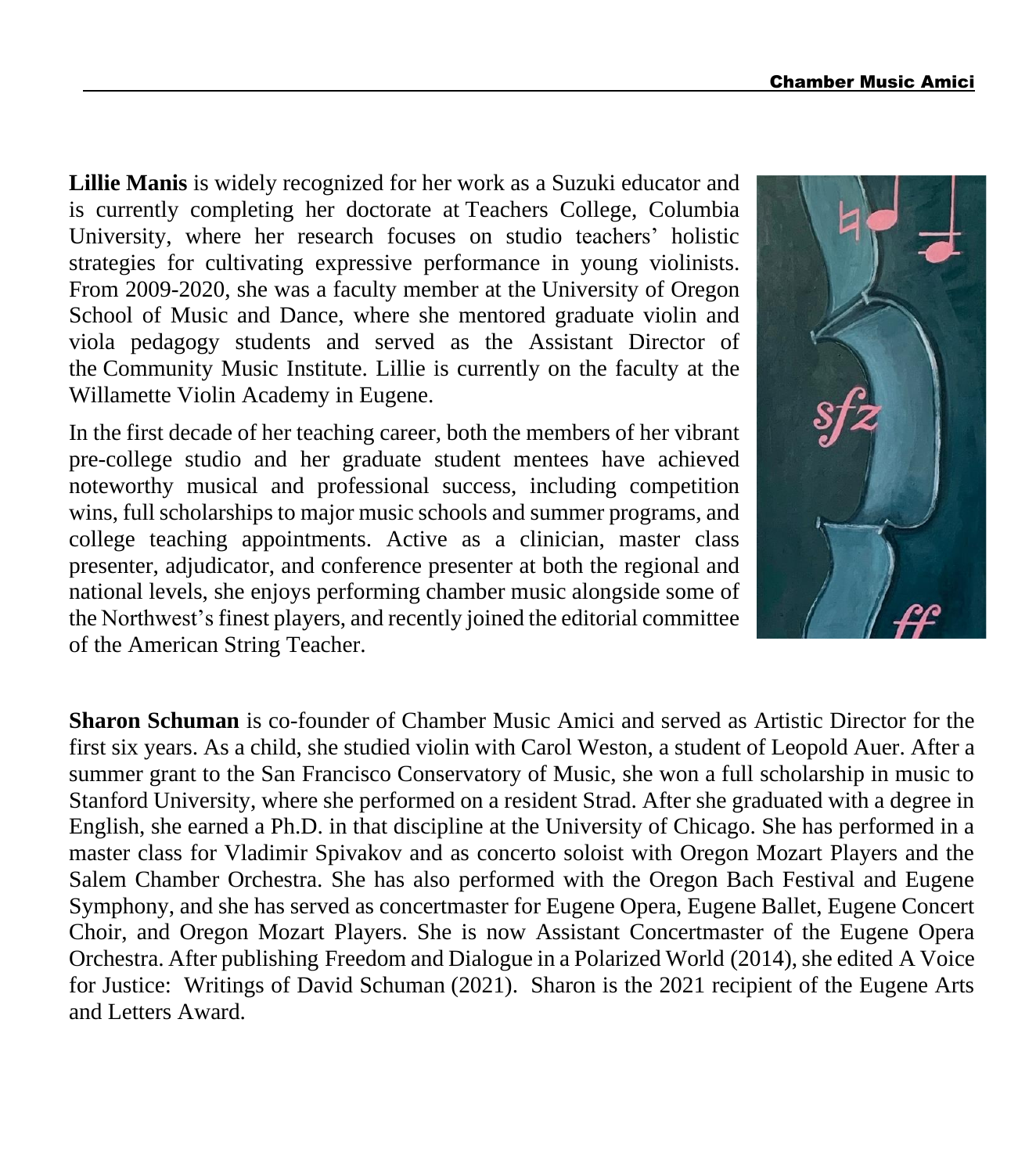#### **Guests**

**Tomás Cotik** is hailed by Michael Tilson Thomas as "an excellent violinist." Tomás Cotik was a first-prize winner at the National Broadcast Music Competition in his native Argentina in 1997 and the winner of the Government of Canada Award for 2003-2005. An avid recording artist, Dr. Cotik has recorded fifteen CDs for Naxos and Centaur Records, which have received three million Spotify streams and over two hundred enthusiastic reviews from publications such as Gramophone, American Record Guide, Downbeat, and MusicWeb International. His latest Piazzolla CD on Naxos was nominated for the International Classical Music Awards. Mr. Cotik was a rotating concertmaster with the New World Symphony and has performed hundreds of recitals and chamber music concerts across the globe as a member of the acclaimed Amernet, Delray, and Harrington string quartets. He has worked closely with artists such as Joseph Kalichstein, Franklin Cohen, and members of the Cleveland, Miami, Pro Arte, Vogler, Vermeer, Tokyo, and Endellion string quartets. Committed to passing on his passion for music, Dr. Cotik recently received the inaugural Dean's Council Award for Research, Scholarship & Creativity for his significant contributions at the international level and was promoted to Associate Professor of Violin at Portland State University. He previously taught at West Texas A&M University, Florida International University, and the University of Miami's Frost School of Music. [www.tomascotik.com](http://www.tomascotik.com/)

Cellist **Jason Duckles** is from Vancouver, Canada, leads an active life as a chamber musician, and is a founding member of the Amelia Piano Trio which has toured extensively in the United States and abroad. Also, a member of the Humboldt Streichtrio, with Volker Jacobsen and Anthea Kreston (both formerly of the Artemis Quartet), he was invited to perform in the inaugural week of the famed Elbphilharmonie Hall Hamburg. As a chamber musician, Jason has been presented with an ASCAP award (American Society of Composers, Authors, and Publishers) for adventurous programming, and top prize in both the Concert Artists Guild International Competition and the Munich ARD International Competition. Jason has performed as the solo cellist with the Mark Morris Dance group and has toured with YoYo Ma's Silk Road Project in concerts from New York to Kazakhstan. He was a member of the Konzerthaus Orchestra in Berlin, Germany. Jason's involvement in education has always been a central part of his



musical life - he has taught at several universities across the United States. He has had the honor of performing in concert with members of the Beaux Arts trio, and the Artemis, Cleveland, Orion, Emerson, and Guarneri String Quartets. Jason can be heard on the recording labels Sony, Naxos, Channel Classics, Traditional Crossroads, and Cedille Records.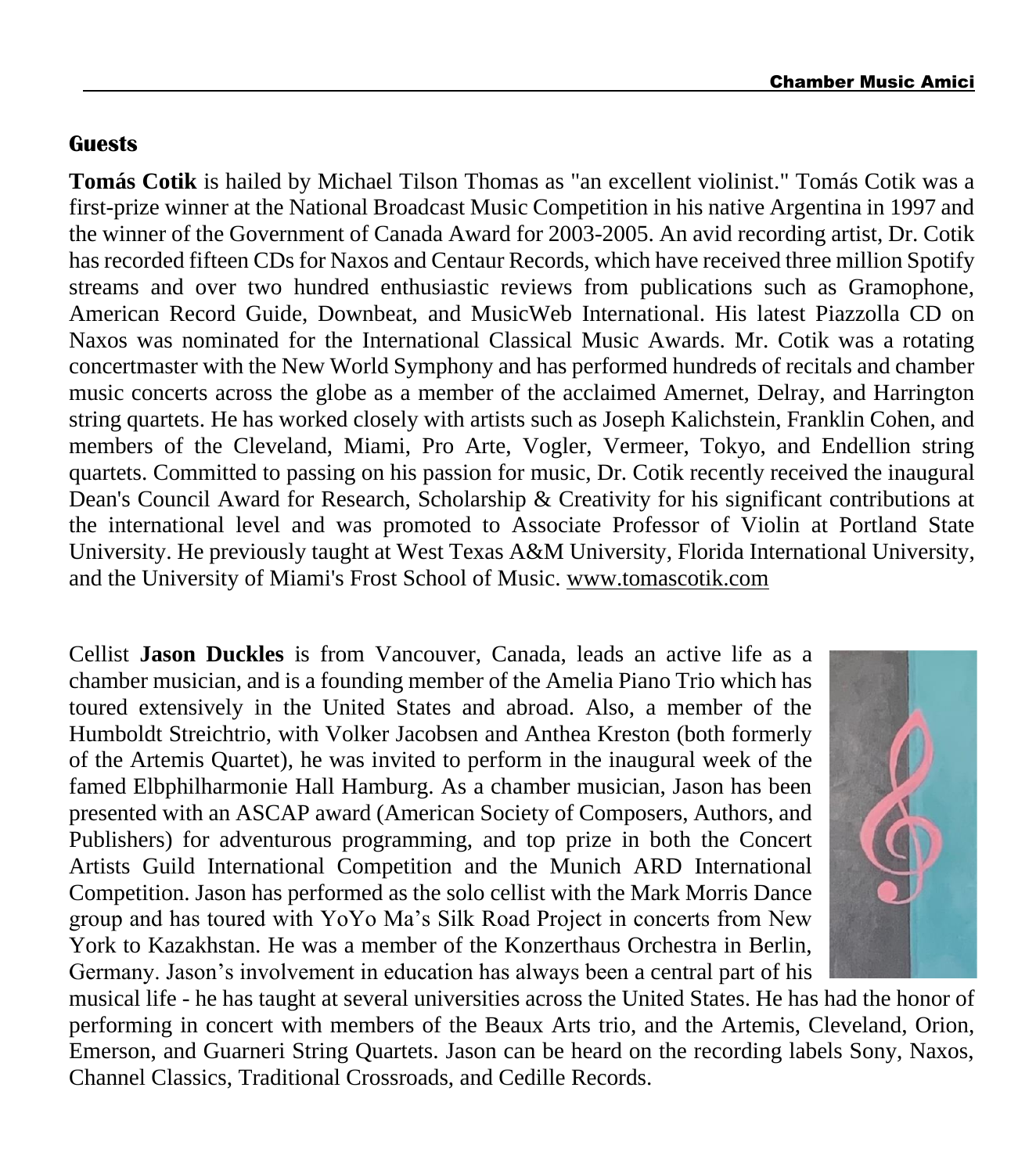Korean clarinetist **Wonkak Kim** has captivated audiences around the world with his "excellent breath control" (*The Washington Post*) and "exuberant musicianship" (*Fanfare*). Kim appeared as a soloist and chamber musician in major venues and festivals throughout North and South America, Asia and Europe, including numerous performances at NYC's Carnegie Hall. A Naxos Recording Artist, he has garnered international acclaim through his extensive discography. *Gulfstream*, a collection of new American chamber music, received many distinctions, including*"*Music US Choice" (*BBC Music Magazine*). *The International Clarinet Association Journal* lauded Kim's "lovely sound and consummate facility" in *François Devienne: Clarinet Sonatas*. *American Record Guide* praised Kim's "seamless blend and excellent legato" on his *Stephen Krehl: Clarinet Quintet.* His most recent album with enhakē, *Prepárense: The Piazzolla Project* (MSR) was prominently featured by *The Gramophone:* "The playing throughout is sublime…The intensity is real, the sounds gorgeous, the rhythm infectious…this version strides proudly alongside the legendary recording by Piazzolla himself." Dr. Kim is Associate Professor of Clarinet at the University of Oregon, where he received the 2020 Presidential Fellowship in Humanistic Studies. He is a Buffet Crampon, Vandoren and Silverstein Performing Artist and regularly invited as guest clinician at world learning institutions, including the Juilliard, Yale, and Manhattan School of Music.

**Lydia Van Dreel**, Professor of Horn at the University of Oregon, joined the faculty in 2006, and prior to that appointment, held a ten-year tenured position as Co-Principal Horn of the Sarasota Orchestra. Professor Van Dreel's performing career has encompassed a wide variety of activities as an orchestral, solo, chamber and recording artist. Currently, Van Dreel is a member of the Oregon Bach Festival Orchestra, Quadre—The Voice of Four Horns, the Eugene Symphony Orchestra, Orchestra Next, the Oregon Wind Quintet, and the Oregon Brass Quintet. Additionally, Van Dreel has performed as a member of the Colorado Music Festival Orchestra, the Britt Music Festival Orchestra, The Spoleto Festival Orchestra, The New World Symphony Orchestra, and others. A frequent concerto soloist, Professor Van Dreel has been a featured performer with the Peninsula Symphony, The Sarasota Orchestra, The Colorado Music Festival Orchestra, the Salem Philharmonia, the Willamette Valley Symphony, and others. Van Dreel collaborates on a wide variety of projects. Notable recent projects include their solo CD, "*New Millennium Music for Horn",* released on the Quadre Records Label, "*Red Desert",* music of David Crumb, released on the BRIDGE record label in 2015, a featured performance in the 2012 Superbowl Chrysler commercial "*It*'*s Halftime in America",* and a world premiere performance at the 47th annual International Horn Symposium in Los Angeles of "*Gjallarhorn",* an electro-acoustic piece for horn, electronics and motion detector, in collaboration with intermedia technology instructor, Chester Udell. Van Dreel is a graduate of the University of Wisconsin-Madison and the Juilliard School.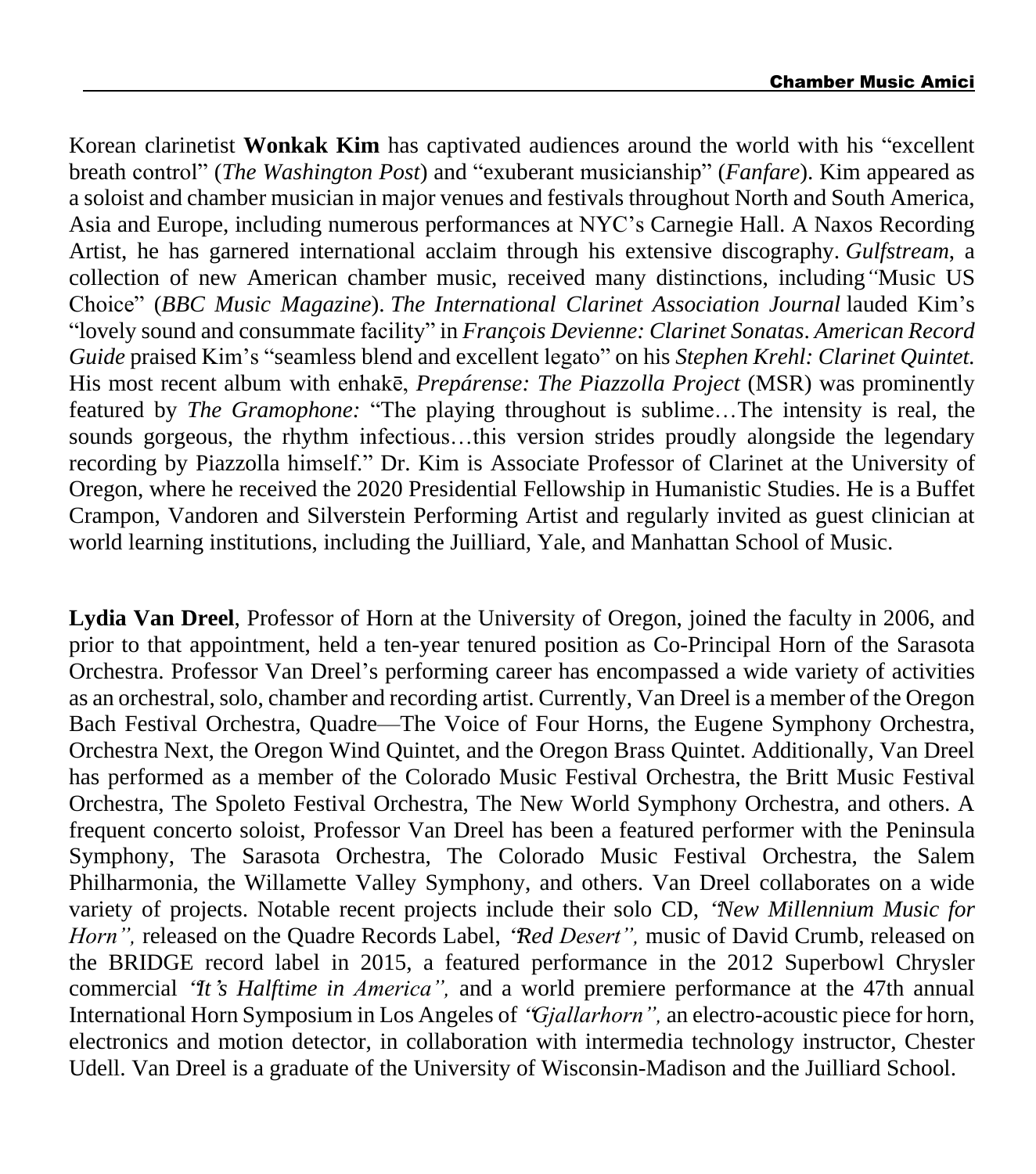#### **Founding Supporters**

Bill Bradshaw & Chris Holzapfel Howard & Vicky Fine Dave & Lynn Frohnmayer David Guy Isler CPA Bob Lacy P. Patterson Peter & Josephine von Hippel

**Season Sponsor** Isler CPA

#### **Musician Sponsors**

Lynn Frohnmayer, *Sharon Schuman* David Guy, *Jessica Lambert* Jonathan & Molly Stafford, *Steven Pologe* Marion Sweeney, Kate Laue, & Cama Evans, *Eunhye Grace Choi*

#### **Guest Musician Sponsors**

Chris Holzapfel & Bill Bradshaw, Hannah & Jim Dean, Melinda Grier & Jerry Lidz, Bo Youn Jo & Derek Yergler, Marion Sweeney, Peter and Josephine von Hippel

#### **Education Sponsors**

Nancy & Peter Carlson David Guy George Rode Repair Shops Casey Woodard Charitable Fund of The Oregon Community Foundation

#### **Concert Sponsors**

Amici d'Amici at Cascade Manor Verda Giustina The Mary Jayne Robert Trust The Wildish Companies & Families

#### **Concert Shared-Sponsors**

Amici d'Amici at Cascade Manor Columbia Bank Long's Meat Market Oakmont Family Dental Shiboski Fine Jewelry Design

**Art Sponsor**

Linda & John Van Peenen

#### **Friends of Amici**

Cascade Manor Classic Pianos George Rode Repair Shops Melinda Handy CPA Rainbow Valley Design & Construction

#### **Grant Support**

Verda M. Giustina Fund of the Oregon Community Foundation National Christian Foundation James F. & Marion L. Miller Foundation Oregon Arts Commission Springfield Arts Commission Woodard Family Foundation

#### **In-kind**

Joyce Benjamin James and Hannah Dean Darryl & Lesli Ficker Verda Giustina Nonna and Roger Haydock Phil and MJ Hillstrom Isler CPA Benton Johnson Dorothy Kujawa

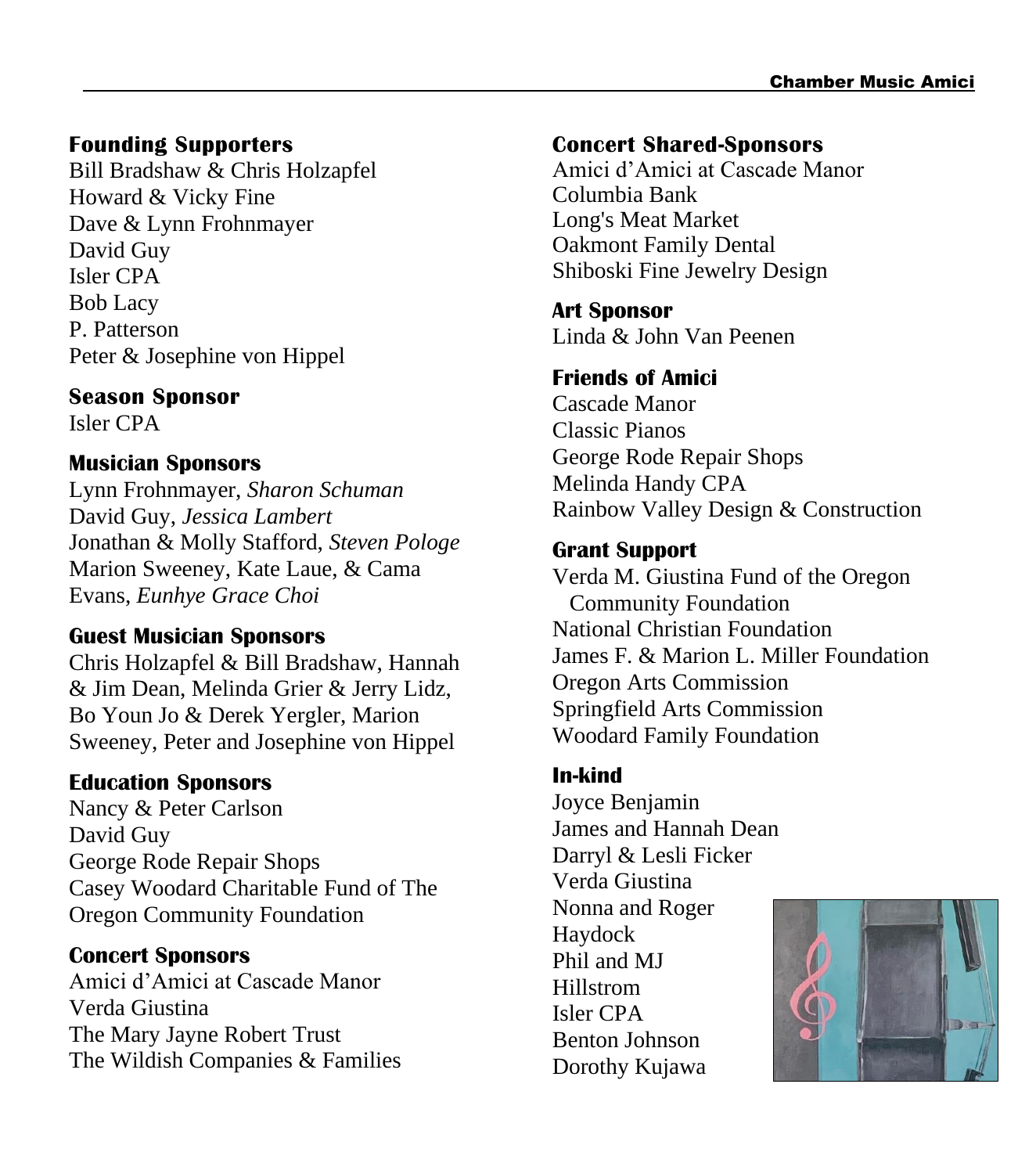#### **Amici Nobili** (\$5,000+)

Anonymous David Guy Ray & Cathie Staton Marion Sweeney, Kate Laue, & Cama Evans The Mary Jayne Robert Trust

#### **Amici Intimi** (\$1,000+)

Sue Burkholder Howard & Vicky Fine Violet Fraser Lynn Frohnmayer Louise Furukawa Andy Grant Melinda Grier & Jerry Lidz Claudia & John Hardwick Roger & Nonna Haydock Bruce & Loi Heldt Don & Lin Hirst Chris Holzapfel & Bill Bradshaw Kraig Jacobson

#### **Cari Amici** (\$500+)

Kay Anthony Joyce Holmes Benjamin Carl & Andrea Bjerre Chris Wesely & Pam Brills John Brown Grete & Warren Brown Ted Burns Hannah & James Dean Nancy & Tom English Linda and John Farley Ann & David Fidanque James & Barbara Gant Sylvia Giustina Jacqueline Giustina Mary Grinage



Bo Youn Jo and Derek Yergler Jayne Lovell John & Susan Moseley Natalie Newlove Paul Nicholson & Ginnie Lo Kathryn Porter Jim Ruderman and Kate Nelson Jim & Paula Salerno Jonathan & Molly Stafford Linda & John Van Peenen Pierre & Mary Lou Van Rysselberghe Peter & Josephine von Hippel

Phil & Mary Jane Hillstrom Don & Lin Hirst Allen Johnson John & Patsy Minter Frank & Elizabeth Moss Harold & Joyce Owen Theodore & Laramie Palmer Jane & Kenn Poznar Jim & Ginevra Ralph Kenneth Ross & Jean Bee Chan Georgette & Bob Silber Jason Tavakolian & Jennifer Lamber Bob Weiss & Barbara Perry Blaine Werner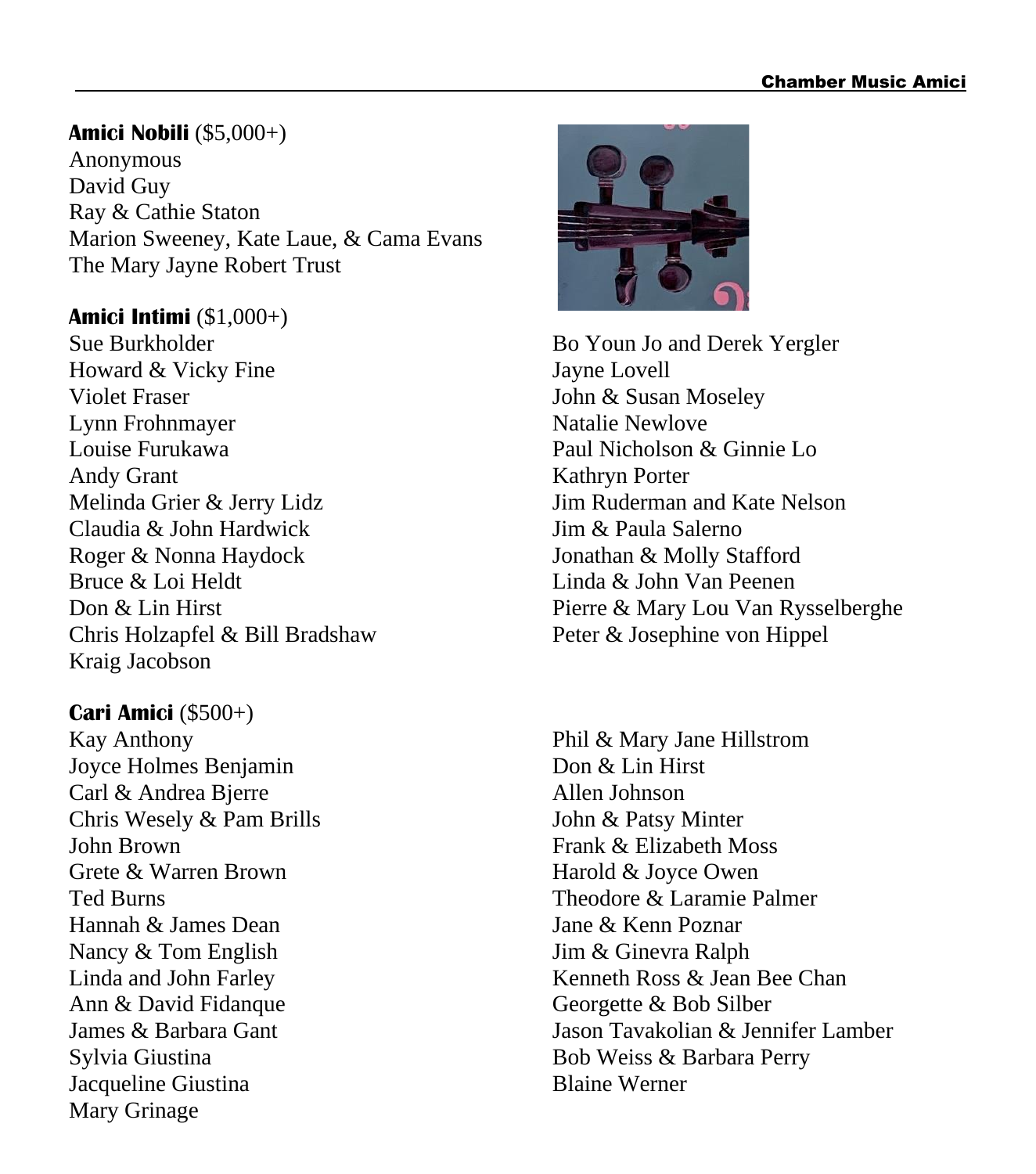#### **Supporters** (\$250+)

Karen Artiaco & Jack Hart Robert Baechtold George Bateman Daniel Brantley Harriet Borson Rob Voss Janet & Leonard Calvert Nancy & Peter Carlson Carolyn Flatley-Gilkey

#### **Donations** (to \$249)

Gary & Carla Anderson Trudie Atkinson Tom & Patti Barkin Carl Berman David Bledsoe & Diane Krueger Nami Bolton & Leanne Carter Ruth BreMiller Debi Broeker Cheri & Gary Brokaw Alice Burke Delpha Camp Marc & Lynette Carlson Terry & Anne Carter Liz Cawood Scott Clark Melody Clarkson Doug & Yuelian Cone Victor Congleton Terry & Lynne Copperman Lawrence & Ellen Crumb John & Linda Cummens Pat Dark Jim & Janet Dotson

Long's Meat Market Elizabeth & Roger Hall James Hanks Michael Hartwig Patti & Bill Hoyt Ben Johnson Dorothy Kujawa Aruna Kumar David & Betsy Meredith

Larry Dunn Suzanne Fenner Daren Fuster Barbara Gates Elizabeth Glover Robert Granger Margaret Hadaway & George Jobanek Betsy Halpern & John Bredesen Jim Harper Joanne & Phil Hartwig Marilyn & Andrew Hays John Heintz Tory Heldt Eleanor Herbert Helen Hollyer Brad Holst Emma Howe Kent Howe & Kathi Wiederhold Virginia Hurwitz Dennis & Patricia Hyatt Jim & Helen Jackson Tim & Barbara Jenkins

Beth Naylor & James Watson Douglas Pittsley Alvin Urquhart Joseph Versteeg Sandra Weingarten Kathie Tippens Wiper

Adina Kaiden Sarah & Jonathan Kehl Eunice Kjaer Judith Knight Yekang Ko Cindy Kokis Thomas Kreider & Paula Gordinier Rebecca Lacy Katherine Lord Norma Luebke Gary Macy Rebecca Mikesell Jeffrey Morey & Gail Harris Letty Morgan Dennis & Neva Mullins Beverly & Hank Murrow Sandy & Nancy Naishtat Lynn Negus Mary Jo O'Fallon Michael & Judy Ponichtera Otto & Sharon Poticha Norm Purdy & Dick Room Nancy Raymond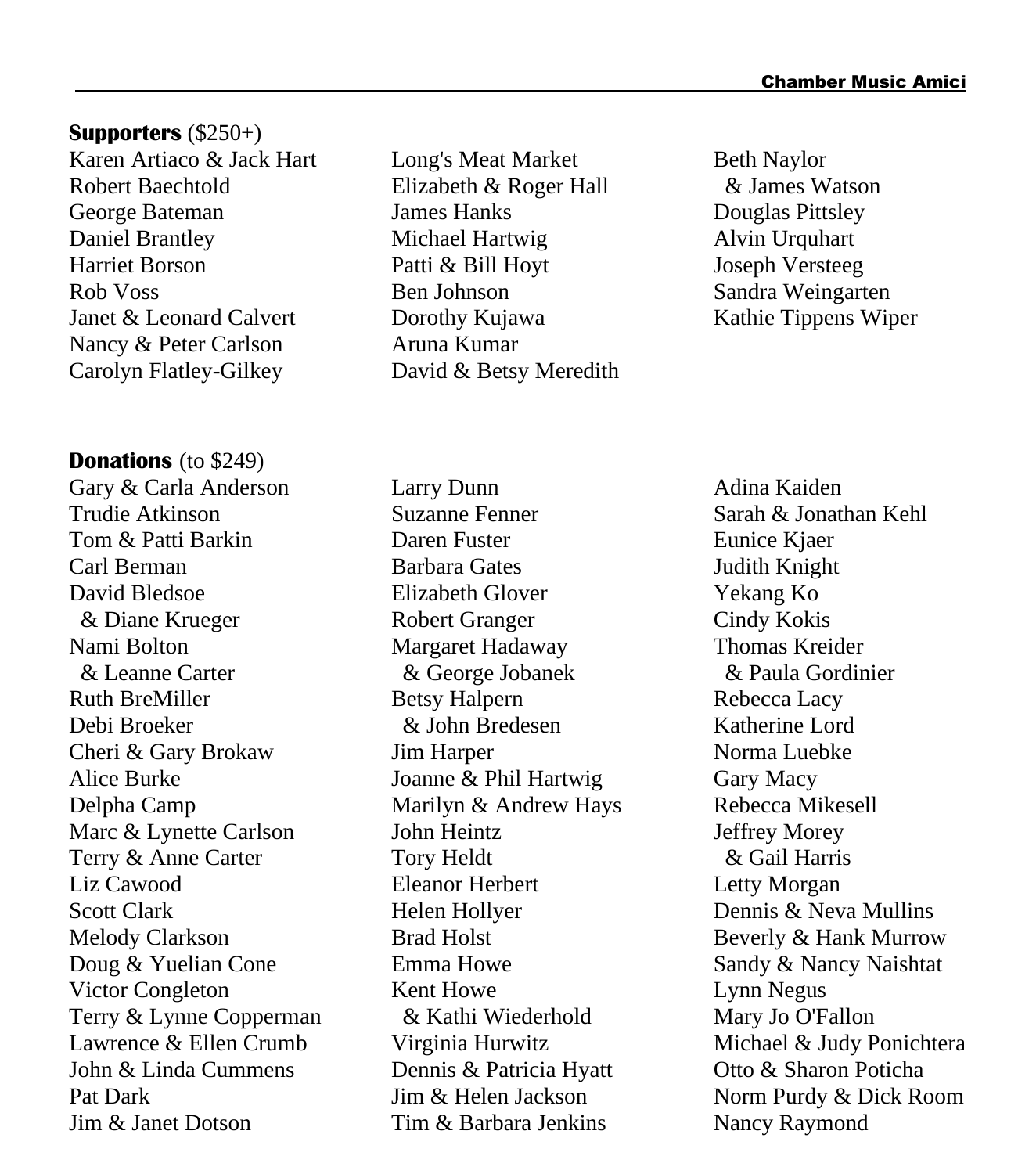Ginny & Roger Reich Arlen Salthouse Virginia Saunders Merle Schultz Sharon Schuman Chico Schwall

Stephanie & Douglas Sears Patty Shemkus LR Smithline David Sokoloff Jean Tate Lois Foss-Taylor Caren Tracy

Kathy & Jeff Turay Ingrid Wendt-Salisbury George Wickes & Molly Westling Ann Woeste Erik Young

Above contributions reflect donations received since July 1, 2021.

#### **In Memory of**

Pat Braunlich Bean Comrada John Downey Mary Beth Jacobson George Kokis

Bonnie Lindberg Bill MacMaster Michelle Pauly Mary Jayne Robert Ginny Starr

Victor Steinhardt Janet Thompson Jean Weick James Wildish Jerry Woeste

#### **Volunteers**

Bill & Christie Aspegren, Ray Bates & Rosemary Barr, Pam Brills & Chris Wesely, Fred Crafts, Carolyn Flatley-Gilkey, Beate Galda, David Guy, Margaret Hadaway, Carolyn Hannah, John Heintz, Tory Heldt, Beverly Henderson, Don & Lin Hirst, Kelsey Irvine, Deb Jones, Marie Keith, Kelly Lantz, Laurene Larson, Patricia Moore, Sandy Naishtat, Ron Norberg, Laura Ohanian, Gail Pioso, Mike Ponichtera, Ruth Romoser, Laurel Ross, Heidi Sachet, David Sonnichsen & Betsy Steffensen, Jonathan Stafford, Ginny Starling, Sara Stockwell, Marion Sweeney, Joe Versteeg

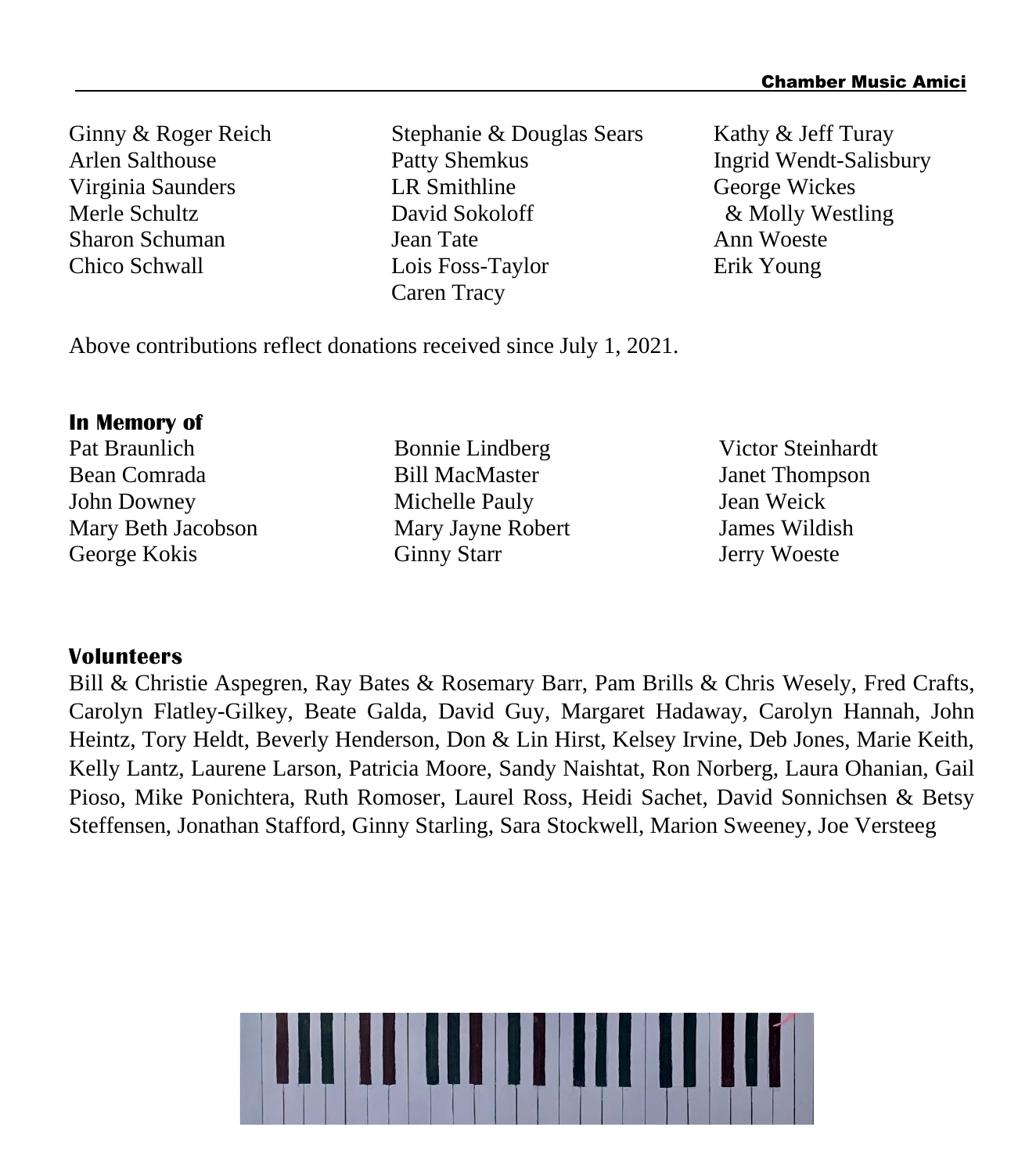# **Thanks to Friends of Amici**

Please acknowledge all our supporters when you shop; be sure to let them know that you appreciate their support of Chamber Music Amici.